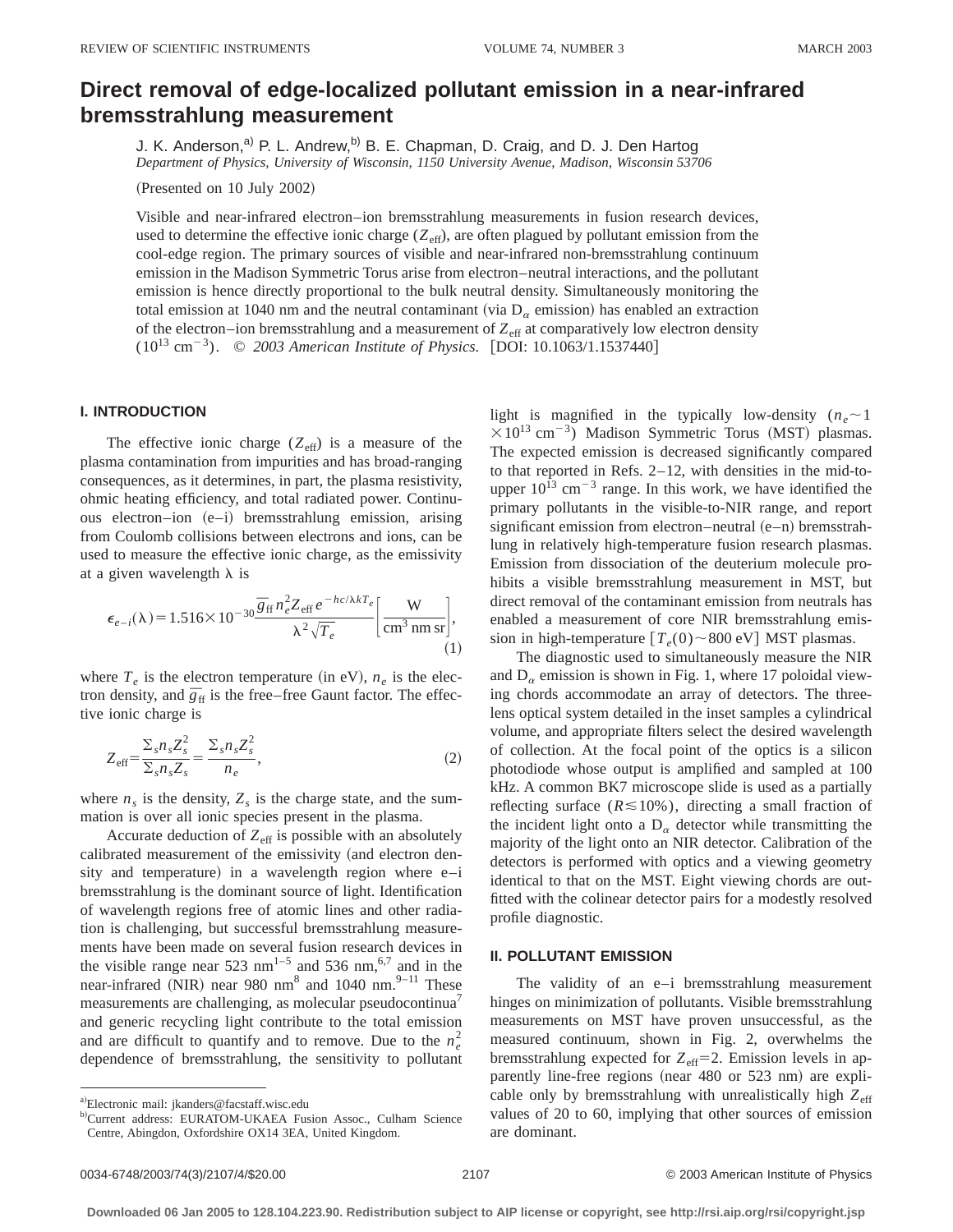

FIG. 1. Poloidal cross section of MST showing the viewing chords (left), and optics, filter, and detector setup used in simultaneous  $D_{\alpha}$  and NIRemission measurements.

Emission from the dissociation of the deuterium molecule is likely the primary contaminant in visible bremsstrahlung measurements.12 During dissociation, the upper radiating electronic level of  $D_2$  is bound and the lower level is unbound on a repulsive molecular potential curve.<sup>13,14</sup> The steep unbound potential curve<sup>15</sup> spreads out the radiation over a vast range of wavelengths, leading to the observed continuum ranging from below 200 nm to almost 600 nm. This is consistent with the results published by Marmar *et al.*, where increased levels of broadband visible emission occur with puffs of diatomic molecules  $(D_2 \text{ or } N_2)$ , with no corresponding jump in emission for a helium puff.<sup>7</sup> MST is fueled by introducing molecular deuterium at the plasma boundary (puffing and/or wall recycling), making the radiation from its dissociation an unfortunate artifact, and rendering impossible a visible bremsstrahlung measurement.

A study of the MST spectrum indicates that a region well suited for a bremsstrahlung continuum measurement lies in the NIR, $^{12}$  where emission from atomic and molecular deuterium lines, recombination, and molecular dissociation are all minimal. Closely spaced emission lines of helium, boron, carbon, nitrogen, oxygen, and aluminum barrage the ultraviolet and visible spectrum, but line radiation at 1040 nm is inconsequential. Figure 3 shows the measured NIR spectrum in MST, along with the bremsstrahlung expected for  $Z_{\text{eff}}=2$ (solid line) and the wavelength response of the NIR detectors (dashed lines). The continuum appears noisy, as the measurement is near the wavelength cutoff of the CCD detector used.



FIG. 2. The measured spectrum (near 500 nm) in MST and the bremsstrahlung expected for  $Z_{\text{eff}}=2$  (solid line at the bottom).



FIG. 3. The measured spectrum (near 1040 nm), bremsstrahlung expected for  $Z_{\text{eff}}=2$  (solid), and the wavelength response function of the NIR-filtered photodiode detectors (dashed).

Deuterium and helium lines well above the background observed at both longer  $(1078, 1090 \text{ nm})$  and shorter  $(1003,$ 1009 nm) wavelengths indicate that there are no significant lines in the collection range, although there are allowed transitions from CI, NI, and OII (low charge state MST impurities). Other contributors to the continuum (mainly due to neutral deuterium and non-fully-stripped ions) complicate, but do not prohibit, an NIR bremsstrahlung measurement.

An electron interacting with a neutral atom leads to continuous emission in a fashion similar to e–i bremsstrahlung.<sup>16</sup> As the free electron impinges on the neutral atom, it penetrates the outer electronic cloud, is subjected to a partially screened Coulomb force, and is accelerated. This proves to be a significant source of NIR light in MST, and makes the measured emissivity inconsistent with reasonable  $Z_{\text{eff}}$  bremsstrahlung.

The e–n bremsstrahlung emissivity is calculated following the developments of Park<sup>17</sup> and of Dalgarno and Lane.<sup>18</sup> The spectral emission coefficient (in W/cm<sup>3</sup>/sr/nm) is

$$
\epsilon_{e-n}(\lambda) = \frac{hc}{4\pi\lambda} n_0 n_e \left( \int_{hc/\lambda}^{\infty} v \frac{d\sigma_v(E)}{dv} \frac{dv}{d\lambda} f(E) dE \right)
$$
  
=  $n_e n_0 f_{e-n}(n_e, T_e),$  (3)

where  $n_0$  is the neutral density,  $v$  is the initial velocity of the electron, integration is over the electron energy distribution  $f(E)$  starting at the energy of the photon of interest, and  $d\sigma_{\nu}(E)/d\nu$  is the neutral bremsstrahlung emission cross section. It is possible to cast the e–n bremsstrahlung emissivity at a given wavelength [Eq. (3)] as the product of  $n_e n_0$  and a function  $f_{e-n}(n_e, T_e)$ , where  $f_{e-n}$  carries all the relevant information of the radiative process. Similarly, the  $D_{\alpha}$  line intensity is described by

$$
\gamma_{D_{\alpha}} = \frac{hc}{4\pi\lambda} n_e n_0 \langle \sigma v \rangle_{\text{exc}}(n_e, T_e) \equiv n_e n_0 f_{D_{\alpha}}(n_e, T_e), \quad (4)
$$

where  $\langle \sigma v \rangle_{\text{exc}}$  is the electron impact excitation reaction rate.<sup>19</sup> It is thus clear that at a given electron density and temperature, the  $D_{\alpha}$  emission is proportional to e–n bremsstrahlung, or  $\epsilon_{e-n} = \alpha \gamma_{D_{\alpha}}$ , where the proportionality constant is simply

$$
\alpha(n_e, T_e) = \frac{f_{e-n}(n_e, T_e)}{f_{D_o}(n_e, T_e)}.
$$
\n(5)

**Downloaded 06 Jan 2005 to 128.104.223.90. Redistribution subject to AIP license or copyright, see http://rsi.aip.org/rsi/copyright.jsp**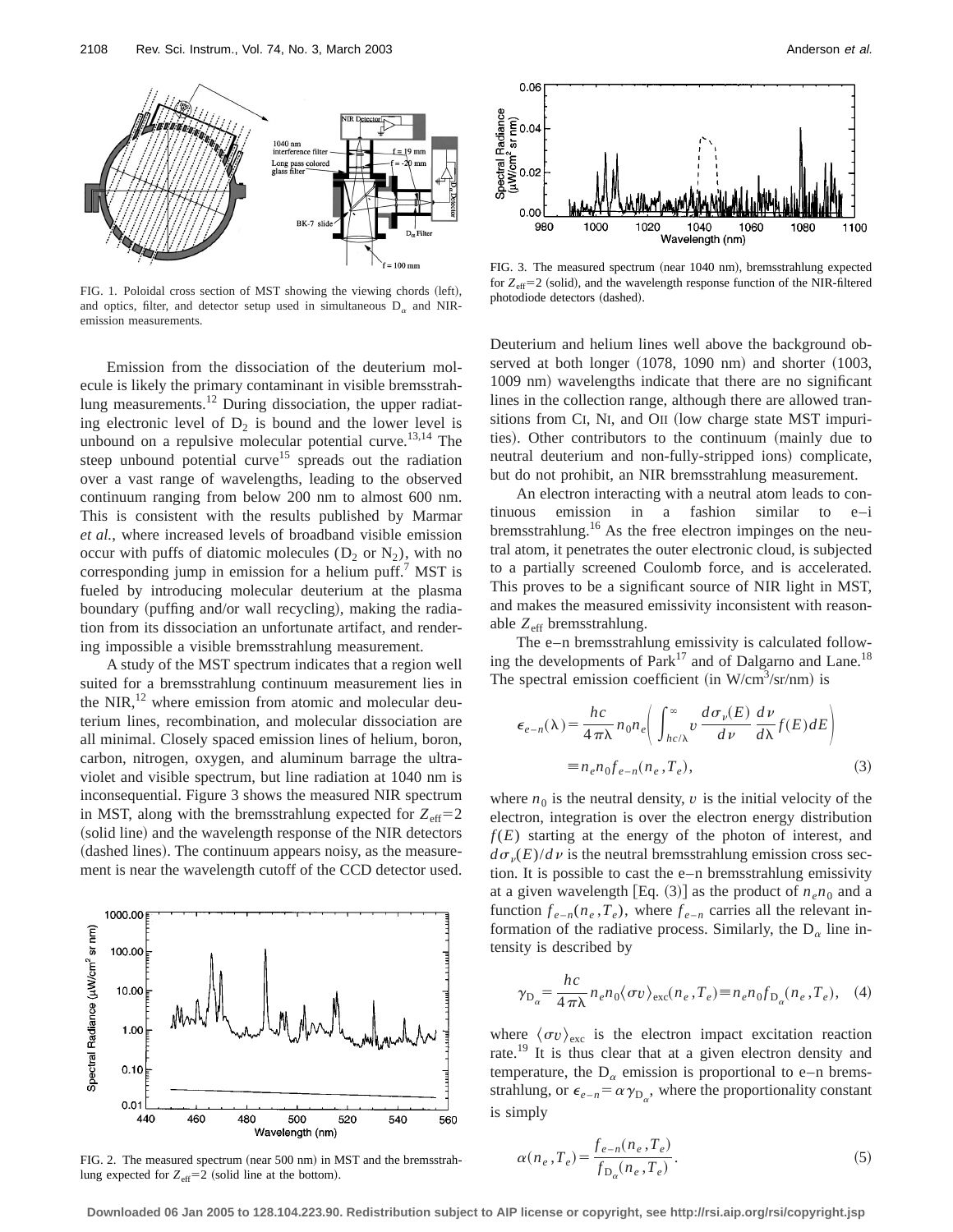

FIG. 4. Emission at 1040 nm vs  $D_{\alpha}$  emission, separated by electron density. The data represented by diamonds are for low density (average  $\bar{n}_e = 1$  $\times$ 10<sup>13</sup> cm<sup>-3</sup>), while the triangles represent higher density discharges (average  $\bar{n}_e = 2 \times 10^{13}$  cm<sup>-3</sup>). As expected, the *y*-intercept is higher for the higher density discharges, with a similar slope in each set of data.

As  $\alpha$  is a function of electron density and temperature, it will not be constant over the line of sight in a chord-integrated measurement. The amount of light collected, however, is weighted by the neutral density profile which is measured to be poloidally asymmetric and extremely edge-localized in the MST. Peak values of  $n_0$  are on the order of  $10^{13}$  cm<sup>-3</sup>, and the profile drops by more than an order of magnitude over the first few centimeters inside the plasma boundary.<sup>20</sup> Approximating the neutral density as a  $\delta$  function at the edge  $[n_0(\rho)=N_0\delta(\rho-a)]$  clearly illustrates that the proportionality of e–n bremsstrahlung to  $D_{\alpha}$  emission is preserved in the chord-integrated measurement. The measured  $D_{\alpha}$  emission is the line integral of Eq.  $(4)$ :

$$
M_{\mathcal{D}_{\alpha}} = N_0 n_e(a) f_{\mathcal{D}_{\alpha}}(a),\tag{6}
$$

the integrated e–n bremsstrahlung is similarly found from Eq.  $(3)$ :

$$
M_{e-n} = N_0 n_e(a) f_{e-n}(a), \tag{7}
$$

and the two quantities are again proportional.

As the continuous NIR emission is the sum of e–i and e-n bremsstrahlung ( $\epsilon_{1040} = \epsilon_{e-i} + \alpha \gamma_{D_q}$ ), a linear relationship between the measured NIR emission and the measured  $D_{\alpha}$  emission is predicted:

$$
M_{1040} = \int_0^L \epsilon_{e-i} dl + \overline{\alpha} \int_0^L \gamma_{\mathcal{D}_{\alpha}} dl = B + 2, \tag{8}
$$

where *B* and  $M_{D_{\alpha}}$  are the line-integrated e–i bremsstrahlung and  $D_{\alpha}$  emission, respectively, and  $\bar{\alpha} = \alpha(a)$  is the chordaveraged proportionality factor. The  $\delta$  function approximation of the neutral density and the assumption of two primary components of NIR emission are consistent with the data. Figure 4 shows the expected linear behavior between NIR and  $D_{\alpha}$  emission; the slope is  $\bar{\alpha}$  and the *y*-intercept is the measured e–i bremsstrahlung. The data represent lineintegrated measurements of the emission during a narrow time window with low magnetohydrodynamic  $(MHD)$  activity] in a discharge. Experiments repeated in helium discharges confirm that the NIR pollution is proportional to neutral density (monitored by a HeI line at 587 nm) as opposed to deuterium lines or molecular emission.

Quantitative prediction of the e–n bremsstrahlung emissivity is possible with measured electron and neutral density



FIG. 5. (a) NIR and (b)  $D_{\alpha}$  signals vs time. (c) NIR vs  $D_{\alpha}$  emission is plotted for time points between  $t=0.010$  and 0.026 s and (d) the timeresolved bremsstrahlung signal, with uncertainty upper and lower bounds in dotted lines.

profiles and tabulated cross sections for deuterium. The predicted slope (assuming  $e$ –n bremsstrahlung as the only contaminant) is about  $2 \times 10^{-5}$  nm<sup>-1</sup>, while measurements are higher but show order-of-magnitude agreement. The cause of the higher slope is very likely other sources of emission that are proportional to neutral density; continuous emission from free-bound interactions (leading to negative hydrogen ions) $^{21}$ and deuterium–deuteron charge exchange<sup>22</sup> are possible in the low-temperature, high-neutral-density region of the plasma. The important point is that the emission arises from interactions with neutral particles, and is therefore edge localized and proportional to  $D_{\alpha}$  emission.

#### **III. NIR BREMSSTRAHLUNG MEASUREMENT**

The e–i bremsstrahlung signal is determined by fitting a line to the NIR versus  $D_{\alpha}$  emission graph and extrapolating to zero neutral density to find the *y*-intercept. Figure 5 shows typical signals from the NIR and  $D_{\alpha}$  detectors; every variation in the  $D_{\alpha}$  signal appears in the NIR signal, as expected. Also shown is a slower ( $\sim$ 6 kHz) plot of the NIR versus D<sub> $\alpha$ </sub> emission between  $t=0.010$  and 0.026 s and the deduced e–i bremsstrahlung signal. Dynamically fitting a line to nine data points determines the slope and intercept as functions of time. During periods of slowly varying electron density and  $Z_{\text{eff}}$  (1.5 ms averaging is inherent in this analysis), the intercept is the e–i bremsstrahlung emissivity. This signal is typically noisy, with uncertainty primarily due to error in extrapolating to zero on the *x*-axis, but is improved by averaging data from many similar discharges.

The e-i bremsstrahlung ( $\sim$ 0.02  $\mu$ W/cm<sup>2</sup>/sr/nm) is only a small fraction of the measured emission  $(0.05-0.2)$  $\mu$ W/cm<sup>2</sup>/sr/nm). The signal-to-pollution ratio thus ranges from about 10% to 40%. In enhanced-confinement MST plasmas, the neutral particle density and  $D_{\alpha}$  emission are greatly reduced, the signal-to-pollution ratio is typically greater than 50%, and the extrapolation uncertainty is de